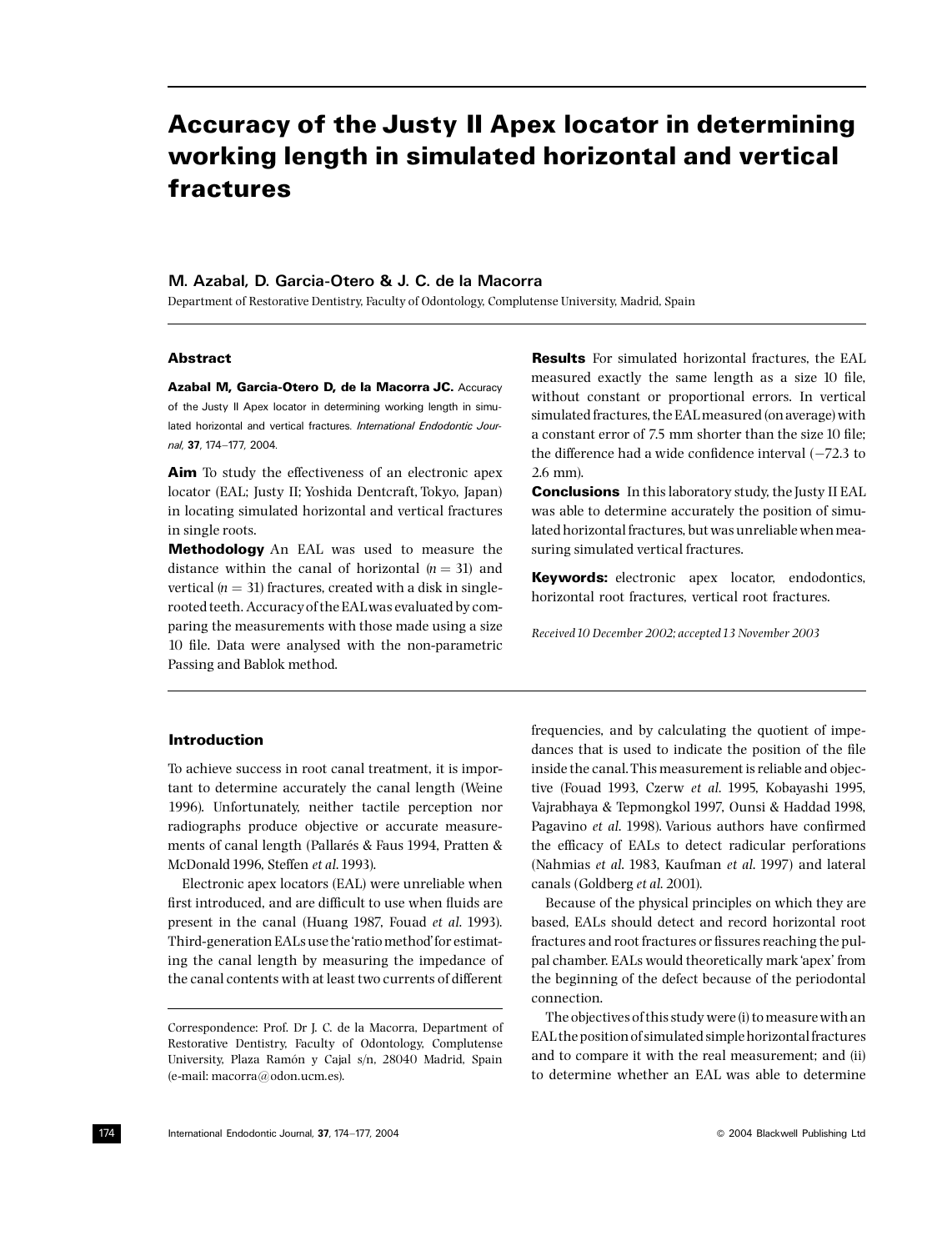the position of fracture in roots with simulated vertical fractures.

Table 1 File-Justy II differences and their percentage distribution per group

### **Materials and methods**

The EAL used in this study was a Justy II (Yoshida Dentcraft, Tokyo, Japan; Serial no. IH0408Jb).

Sixty-two recently extracted single-rooted teeth with no visible radicular resorptions or fractures were used. They were stored in 10% formalin and randomly assigned to one of the two groups (H, horizontal; V, vertical).

The crowns of the teeth were removed with a watercooled diamond disk. To assure that every specimen was usable and all canals were patent, working length (up to the apical constriction (AC)) was determined with an EAL using a size 10 K-File. The resulting measurements were not used in the study.

Roots of both groups were embedded in a holder containing alginate (Alginoplast; Heraeus-Kulzer, Hanau, Germany). Each holder held 31 roots and had an appropriate zone to place the labial connector, thus establishing the circuit. Holders were flushed with water to prevent alginate desiccation and shrinkage.

In group H, an incomplete horizontal fracture was simulated with a 0.2-mm thick disk. Roots were cut until the root canal was exposed. In group V, incomplete vertical fractures were simulated by preparing a vertical straight incision through its entire length, exposing the root canal in the coronal portion.

To establish the electrical circuit, the labial clip was introduced in the alginate and the instrument clip was attached to a file. Length determination of defects was established when the indicator reached the yellow sector in the dial.

In group H, the length up to the simulated fracture was established with the EAL. The roots were then removed from the alginate, the fracture was completed with the disk and the real length was measured with a size 10 file under 2.5 x magnification (Leica MZ12, Wetzlar, Germany).

In groupV, the length up to the coronal end of the simulated fracture was determined with the EAL and with a size 10 file.

Measurements with the file and EAL for each group were compared using the Passing and Bablok regression method (Passing & Bablok 1983; MedCalc 5.00.13 for Windows; Medcalc Software, Mariakerke, Belgium). In calculations, the EAL measurements were considered to be the dependent variable and the file measurements were considered to be the independent one, as is given in the formula  $EAL = \alpha + \beta \cdot File + \epsilon$ .

| Difference (mm) | Type of fracture |      |                |      |  |  |
|-----------------|------------------|------|----------------|------|--|--|
|                 | Horizontal       |      | Vertical       |      |  |  |
|                 | $\sqrt{n}$       | %    | $\sqrt{n}$     | $\%$ |  |  |
| $-1.0$          | 1                | 3.2  |                |      |  |  |
| $-0.5$          | 1                | 3.2  |                |      |  |  |
| $\mathbf 0$     | 23               | 74.2 |                |      |  |  |
| 0.5             | 5                | 16.1 |                |      |  |  |
| 1.0             | 1                | 3.2  |                |      |  |  |
| 2.0             |                  |      | 1              | 3.2  |  |  |
| 3.0             |                  |      | $\overline{2}$ | 6.5  |  |  |
| 3.5             |                  |      | $\overline{2}$ | 6.5  |  |  |
| 4.0             |                  |      | $\overline{2}$ | 6.5  |  |  |
| 4.5             |                  |      | 1              | 3.2  |  |  |
| 5.0             |                  |      | $\overline{c}$ | 6.5  |  |  |
| 6.0             |                  |      | 1              | 3.2  |  |  |
| 7.0             |                  |      | 3              | 9.7  |  |  |
| 7.5             |                  |      | $\overline{2}$ | 6.5  |  |  |
| 8.0             |                  |      | 1              | 3.2  |  |  |
| 8.5             |                  |      | $\overline{2}$ | 6.5  |  |  |
| 9.0             |                  |      | 3              | 9.7  |  |  |
| 10.0            |                  |      | 1              | 3.2  |  |  |
| 10.5            |                  |      | 1              | 3.2  |  |  |
| 11.0            |                  |      | 2              | 6.5  |  |  |
| 11.5            |                  |      | 1              | 3.2  |  |  |
| 12.0            |                  |      | 1              | 3.2  |  |  |
| 12.5            |                  |      | 3              | 9.7  |  |  |
| Total           | 31               | 100  | 31             | 100  |  |  |

 $n$ . Number of cases

%, Percentage in each group

#### **Results**

Differences between measurements and their percentage distribution obtained with the file and with the EAL are shown in Table 1. Results for the Passing and Bablok regression are shown in Table 2. Regression results for the H group was  $EAL = File$  and for the V group, it was  $EAL = -7.5 +$  File.

In 74.2% of the horizontal fractures, the EAL measured exactly the same distance as the size 10 K-File (Fig. 1). In 19.7% of the cases, this measurement showed a 0.5 discrepancy.

For the vertical fractures, the EAL method produced an intrinsic underestimation of distances of

Table 2 Passing and Bablock regression results

|            | Intercept ( $\alpha$ ; 95% CI) |         |        | Slope $(\beta; 95\% \text{ Cl})$ |       |        |
|------------|--------------------------------|---------|--------|----------------------------------|-------|--------|
| Group      | Value                          | Lower   | Higher | Value                            | Lower | Hiaher |
| Horizontal |                                |         |        |                                  |       |        |
| Vertical   | $-75$                          | $-72.3$ | 26     |                                  | 0.13  | 6.5    |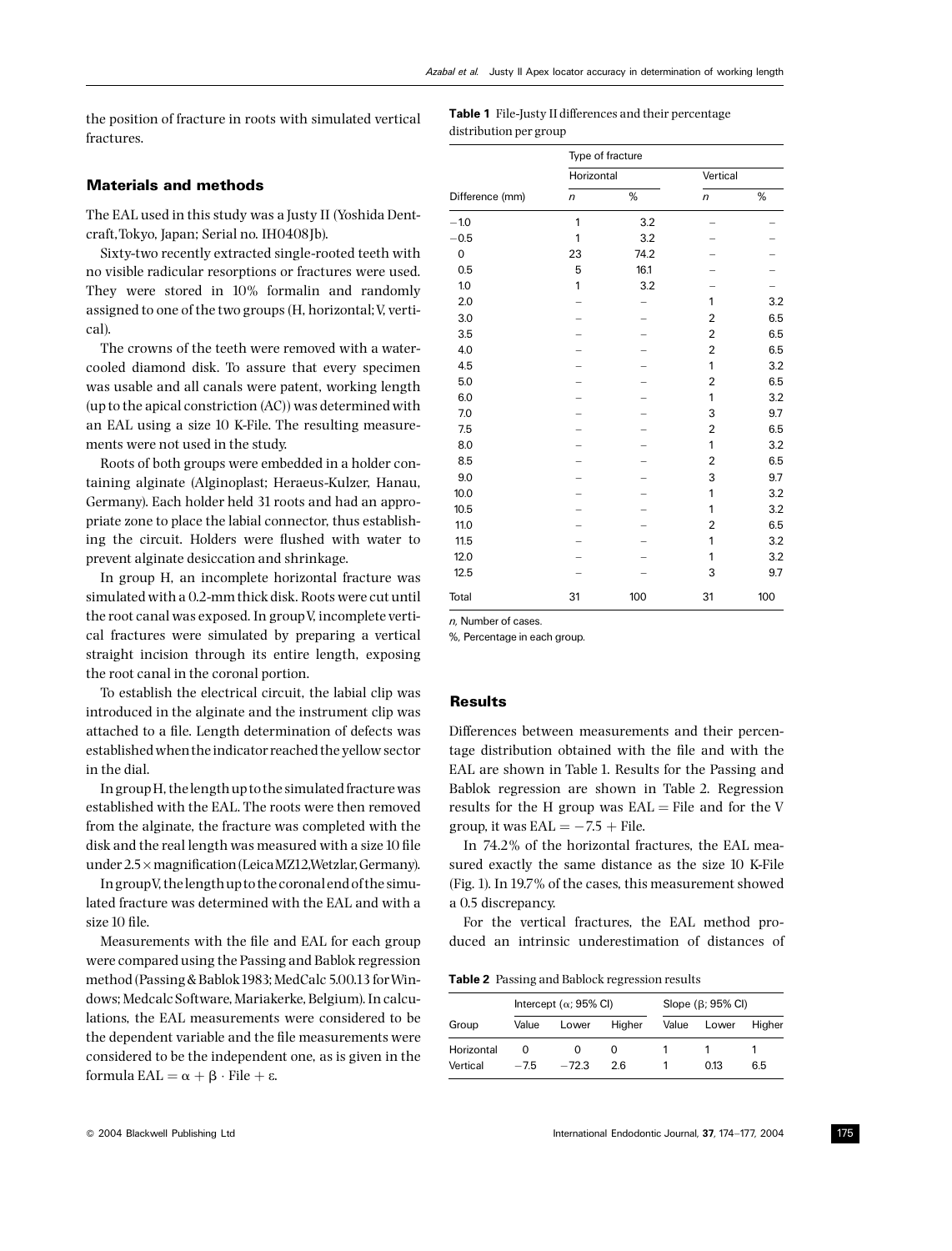

Figure 1 Passing and Bablok regression (horizontal group). Identity (dotted) and actual (continuous) regression lines are superimposed.

approximately 7.5 mm on average (Fig. 2). The 95% CI of this estimation was  $-72.3$  to 2.6.

#### **Discussion**

In vitro studies on the accuracy of EALs are problematic. as the human periodontium is excluded. To minimize drawbacks, a number of experimental models have been proposed. One model (Donnelly 1993, Czerw et al. 1994, Jenkins et al. 2001) used a 0.9% sodium chloride solution in a plastic container. Kaufman et al. 1997) developed the alginate model, which was also used in other studies (Pallarés & Faus 1994, Fuss et al. 1996). Alginate is a good medium to establish the necessary electric circuit for a correct EAL measurement, because it mimics well

Figure 2 Passing and Bablok regression (vertical group). Identity (dotted) and actual (continuous) regression lines are parallel (no proportional error) and distant (constant error).

the electric impedance of the human periodontium (Kaufman 1997).

From a theoretical point of view, EALs would mark the first zone having a periodontal communication as the 'apex', rather than marking the true foramen. This communication could be a fracture, a fissure, a perforation (Pallarés & Faus 1994, Fuss et al. 1996) or a lateral canal.

In this study, all fractures were simulated with a disk, producing an incomplete fissure of approximately 0.2 mm. Of course, the clinical situation may differ in that fractures or fissures are probably narrower and may be oblique. So, it is still unclear how accurate the EALs would be in horizontal or oblique narrow fissures or fractures, with minimum separation of fragments.